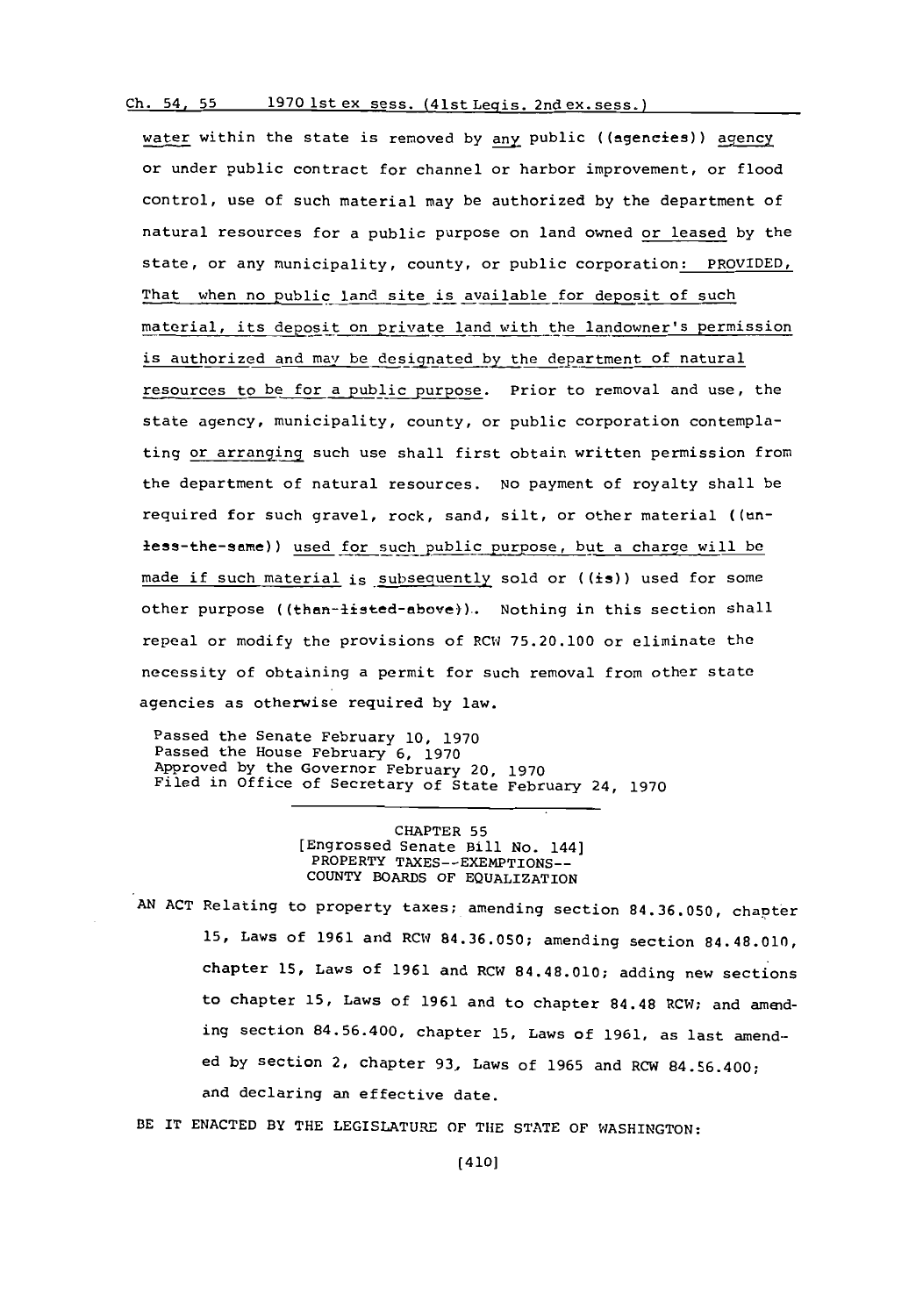Section **1.** Section **84.36.050,** chapter **15,** Laws of **1961** and RCW **84.36.050** are each amended to read as follows:

The following property shall be exempt from taxation:

Property owned or used for any school or college in this state, supported in whole or in part **by** gifts, endowments, or charity, the entire income of which said school or college, after paying the **expenses** thereof, is devoted to the purposes of such institution, and which is open to all persons upon equal terms. To be exempt, such property must be used solely for educational purposes or the revenue therefrom be devoted exclusively to the support and maintenance of such institution. Real property so exempt shall not exceed ((ene)) four hundred acres in extent and shall be used exclusively for college or campus purposes.

Real property owned or controlled **by** such institution or leased or rented **by** it for the purpose of deriving revenue therefrom shall not be exempt from taxation under this section.

Before any exemption provided for **by** this section shall be allowed for any year, the institution claiming such exemption shall file with the county assessor of the county wherein such property is situated, on or before the first day of January in such year, a statement verified **by** the oath of the president, treasurer, or other proper officer of the institution, containing a list of all property claimed to be exempt, the purpose for which it is used, the revenue derived from it for the preceding year, the use to which such revenue was applied, the number of students in attendance at the school or college, the total revenues of the institution with the source from which they were derived, and the purposes to which such revenues were applied, giving the items of such revenues and expenditures in detail. The county assessor of the county wherein such property is subject to taxation and such exemption is claimed, shall at all times have access to the books and records of such institution in order to determine whether any property claimed to be exempt from taxation should be exempted from the provisions of this section.

[411]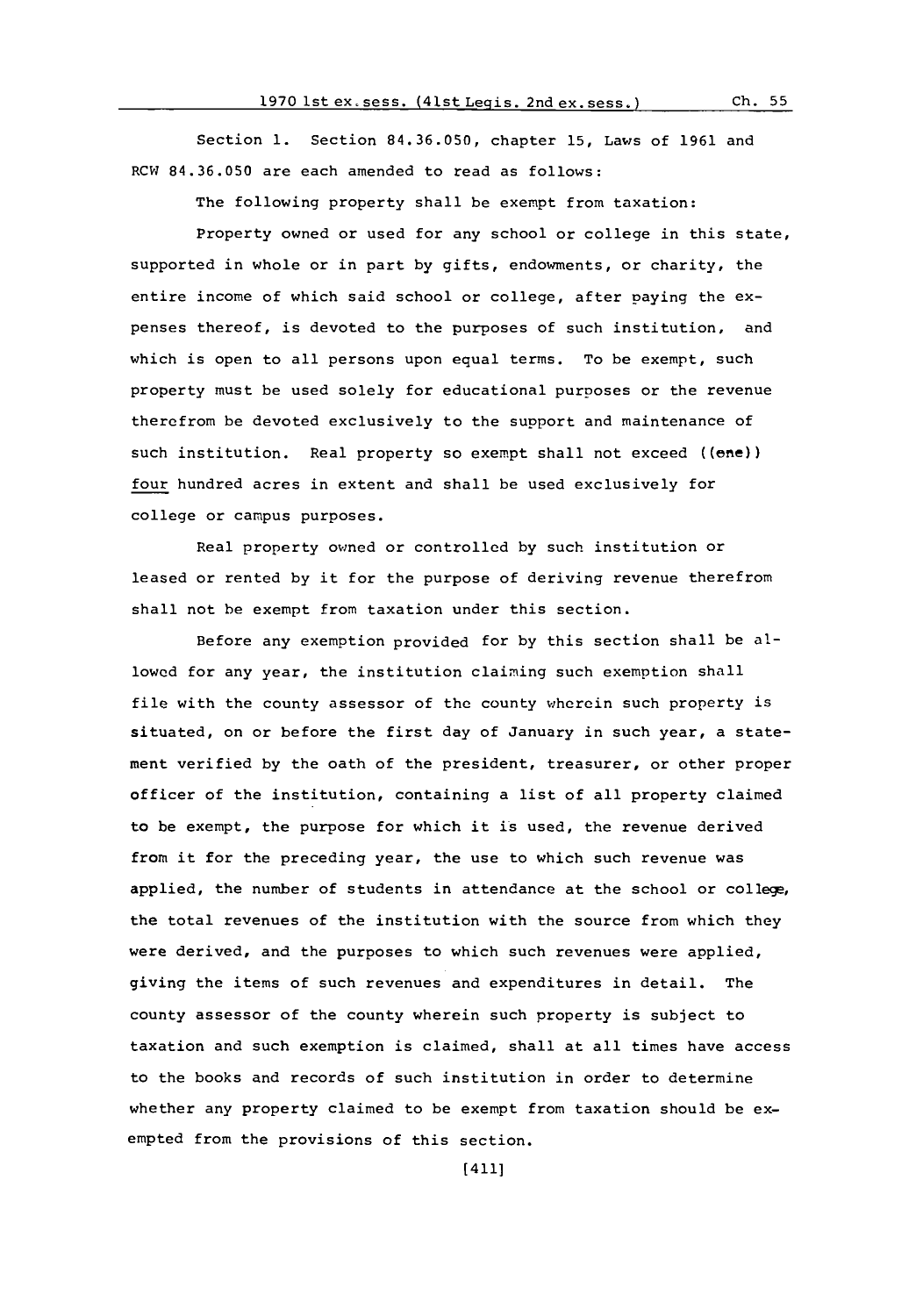**Ch. 55 1970** ist ex .sess. (41st Legis. 2nd ex. sess.)

Sec. 2. Section 84.48.010, chapter **15,** Laws of **1961** and RCII 84.48.010 are each amended to read as follows:

Prior to July 1st, the county commissioners ( $(-e^{-\alpha}-\frac{1}{2}e^{-\alpha})$  $ef$ -them<sub>7</sub>)) shall form a board for the equalization of the assessment of the property of the county (( -- PROVIBEB, - That-in-counties-having a-city-or-cities-of-the-first-or-second-class--the-city-council-or other-governing-body-thereof-shall-select-a-committee-of-three-members-of-such-council-or-other-governing-body-to-act-with-the-board-of county-commissioners-as-a-board-of-equalization7-as-to-all-property in-their-repective-cities:--PROVIBEB-FURTHER7-That-in-counties-under township-organization--the-chairman-of-the-township-supervisors-of the-several-townships7-at-a-meeting-called-by-the-county-auditor-for that-purpose-shall-select-a-committee-of-three--one-from-each-county commissioner<sup>1</sup>s-district<sub>7</sub>-to-sit-with-the-county-board-of-equalization<br>as-members-of-said-county-board-of-equalization-as-to-all-property outside-the-corporate-limits-of-any-city-or-town)). The members of said board ((shall)) may receive ((five)) twenty-five dollars per day for each day of actual attendance of the meeting of the board of equalization to be paid out of the current expense fund of the county:<br>PROVIDED, That when the county commissioners constitute the board they shall not receive the per diem allowance. The board of equaliation shall meet in open session for this purpose annually on the first Monday in July ((at-the-office-of-the-county-assessor,-whe shall-act-as-clerk-of-said-board7)) and, having each taken an oath fairly and impartially to perform their duties as members of such board, they shall examine and compare the returns of the assessment of the property of the county and proceed to equalize the same, so that each tract or lot of real property and each article or class of personal property shall be entered on the assessment list at its true and fair value, according to the measure of value used **by** the county assessor in such assessment year, and subjectto the following rules:

First. They shall raise the valuation of each tract or lot or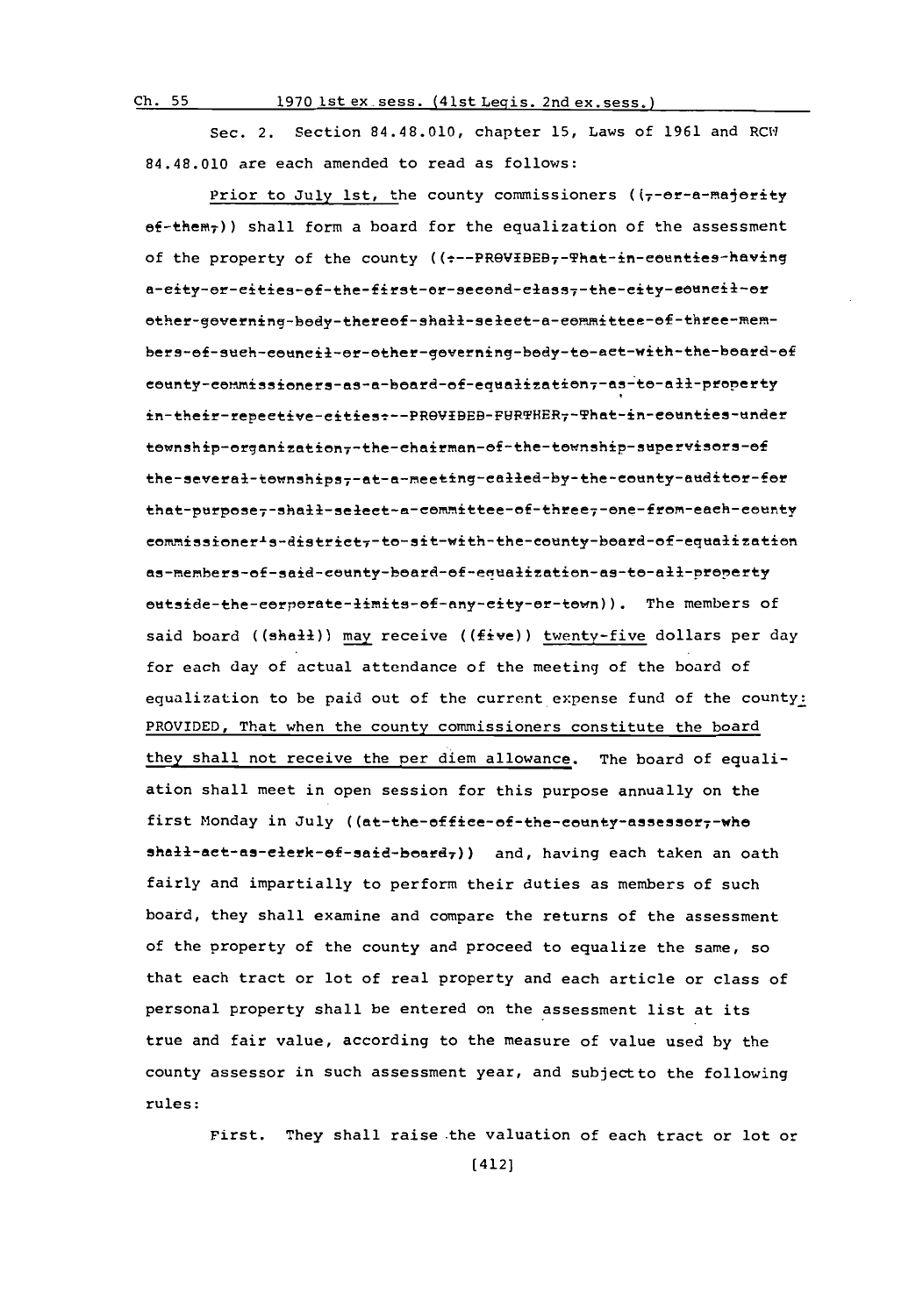# **1970** lst ex.sess. (4 1st Legis. 2nd ex. sess. **Ch. 55**

item of real property which in their opinion is returned below its true and fair value to such price or sum as they believe to be the true and fair value thereof, after at least five days' notice shall have been given in writing to the owner or agent.

Second. They shall reduce the valuation of each tract or lot or item which in their opinion is returned above its true and fair value to such price or sum as they believe to be the true and fair value thereof.

Third. They shall raise the valuation of each class of personal property which in their opinion is returned below its true and fair value to such price or sum as they believe to be the true and fair value thereof, and they shall raise the aggregate value of the personal property of each individual whenever they believe that such aggregate value is less than the true valuation of the taxable personal property possessed **by** such individual, to such sum or amount as they believe to be the true value thereof, after at least five days' notice shall have been given in writing to the owner or agent thereof.

Fourth. They shall, upon complaint in writing of any party aggrieved, reduce the valuation of each class of personal property enumerated on the detail and assessment list of the current year, which in their opinion is returned above its true and fair value, to such price or sum as they believe to be the true and fair value thereof; and, upon like complaint, they shall reduce the aggregate valuation of the personal property of such individual who, in their opinion, has been assessed at too large a sum, to such sum or amount as they believe was the true and fair value of his personal property.

Fifth. The board may review all claims for either real or personal property tax exemption, and shall consider any taxoayer appeals from the decision of the assessor thereon to determine **(1)** if the taxpayer is entitled to an exemption, and (2) if so, the amount thereof.

The ((eeunty-assesser)) clerk of the hoard shall keep an accu-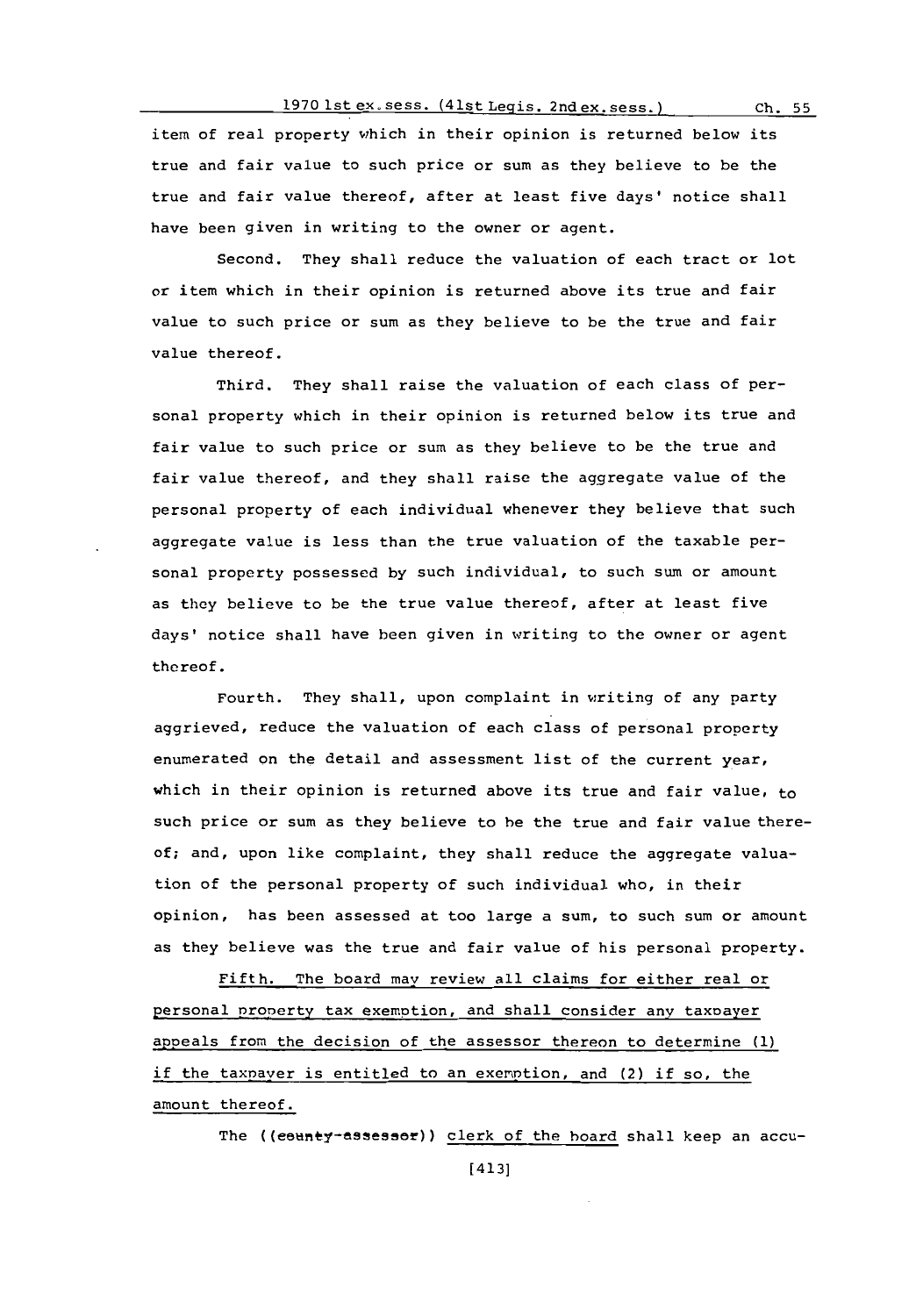# **Ch. 55 1970** lst ex..sess. (41st Leqis. 2nd ex. sess.)

rate journal or record of the proceedings and orders of said board in a book kept for that purpose, showing the facts and evidence upon which their action is based, and the said record shall be published the same as other proceedings of county commissioners, and shall make a true record of the changes of the descriptions and assessed values ordered **by** the county board of equalization. ((Having-eefreeted)) The assessor shall correct the real and personal assessment rolls in accordance with the changes made **by** the said county board of equalization, and he shall make duplicate abstracts of such corrected values, one copy of which shall be retained in his office, and one copy forwarded to the state board of equalization on or before the ((first)) fifth day of August next following the meeting of the county board of equalization.

The county board of equalization shall meet on the first Monday in July and may continue in session and adjourn from time to time during a period not to exceed ((two)) four weeks, but shall remain in session not less than three days: PROVIDED, That, in addition to the several times fixed **by** statute, any county board of equalization may be reconvened for special or general purposes ((at-any-time-by erder-ef)), but not later than three years after the date of adjournment of its regularly convened session by order of the ((state-tax commission~)) department of revenue.

No taxes, except special taxes, shall be extended upon the tax rolls until the property valuations are equalized **by** the state board of equalization for the purpose of raising the state revenue.

Boards of county commissioners as such shall at no time have any authority to change the valuation of the property of any person or to release or commute in whole or in part the taxes due on the property of any person.

**NEW SECTION.** Sec. **3.** There is added to chapter **15,** Laws of **1961** and to chapter 84.48 RCW a new section to read as follows:

The board of equalization of each county shall consist of not less than three nor more than seven members. Such members shall be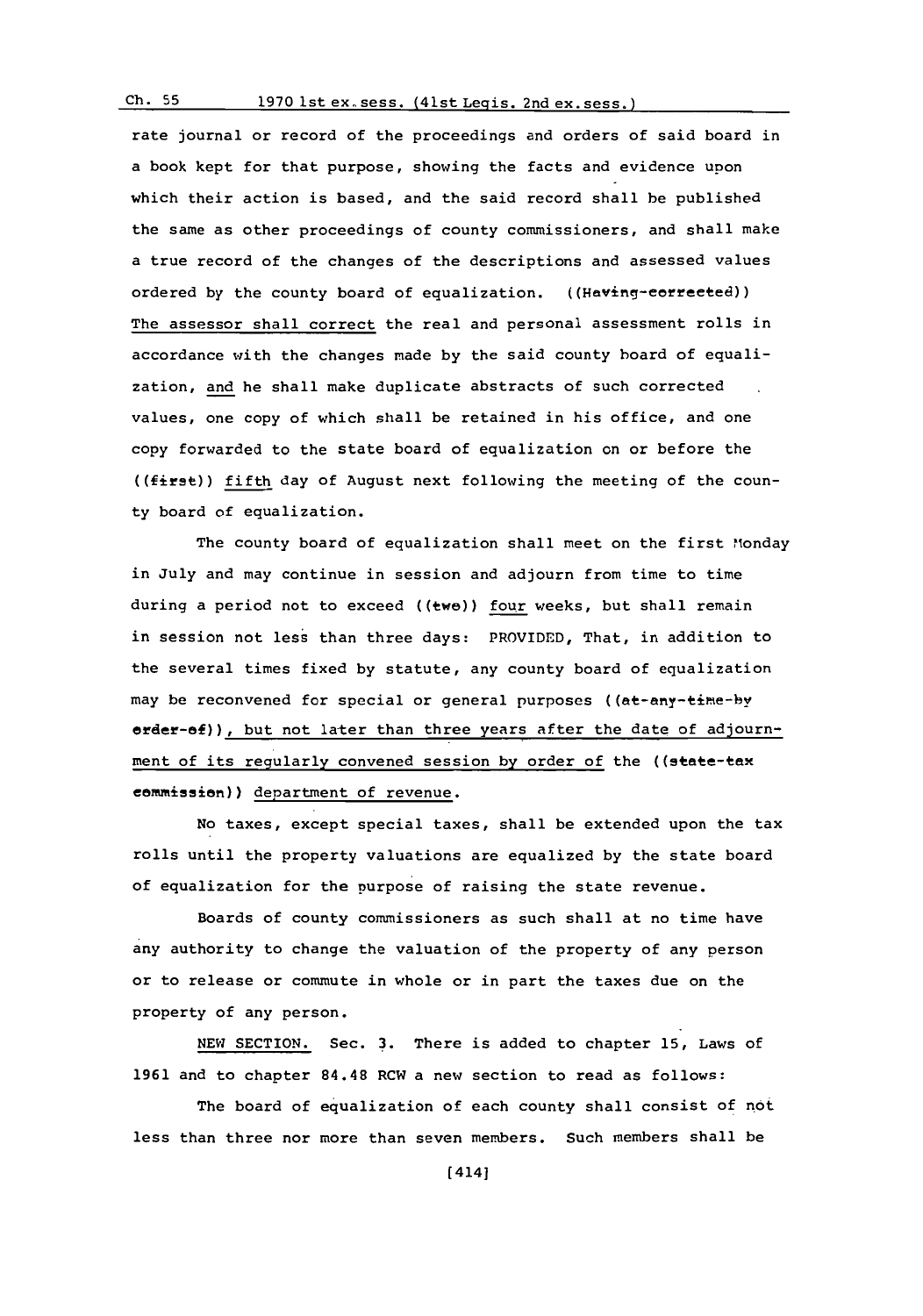appointed **by** a majority of the board of county commissioners or like other county governmental authority, and shall be selected for their knowledge of the values of property in the county and shall not be a holder of any elective office nor be an employee of any elected offical: PROVIDED, HOWEVER, The county commissioners may themselves constitute the board at their discretion.

**NEW** SECTION. Sec. 4. There is added to chapter **15,** Laws of 1961 and to chapter 84.48 RCW a new section to read as follows:

The members of each hoard **of** equalization shall meet and choose a chairman. **A** majority of the board shall constitute a quorum.

**NEW** SECTION. Sec. **5.** There is added to chapter **15,** Laws of 1961 and to chapter 84.48 RCW a new section to read as follows:

**All** meetings of the board of equalization shall be held at the county courthouse, or other suitable place within the county, and the board of county commissioners shall make provision for a suitable meeting place.

NEW SECTION. Sec. 6. There is added to chapter 15, Laws of **1961** and to chapter 84.48 RCW a new section to read as follows:

The terms of each appointed member of the hoard shall be for three years or until their successors are appointed: PROVIDED, **HO0W-**EVER, Each appointed member may be removed **by** a majority vote of the county commissioners or other county legislative body.

**NEW** SECTION. Sec. **7.** There is added to chapter **15,** Laws of **1961** and to chapter 84.48 RCW a new section to read as follows:

The board may appoint a clerk of the board and any assistants the board might need, all to serve at the pleasure of the members of the board, and the clerk or his assistant, shall attend all sessions thereof, and shall keep the record. Neither the assessor nor any of his staff may serve as clerk.

**NEW** SECTION. Sec. **8.** There is added to chapter **15,** Laws of **1961** and to chapter 84.48 RCW a new section to read as follows:

The board may hire one or more appraisers certified as such **by** the Washington state department of personnel, society of real es-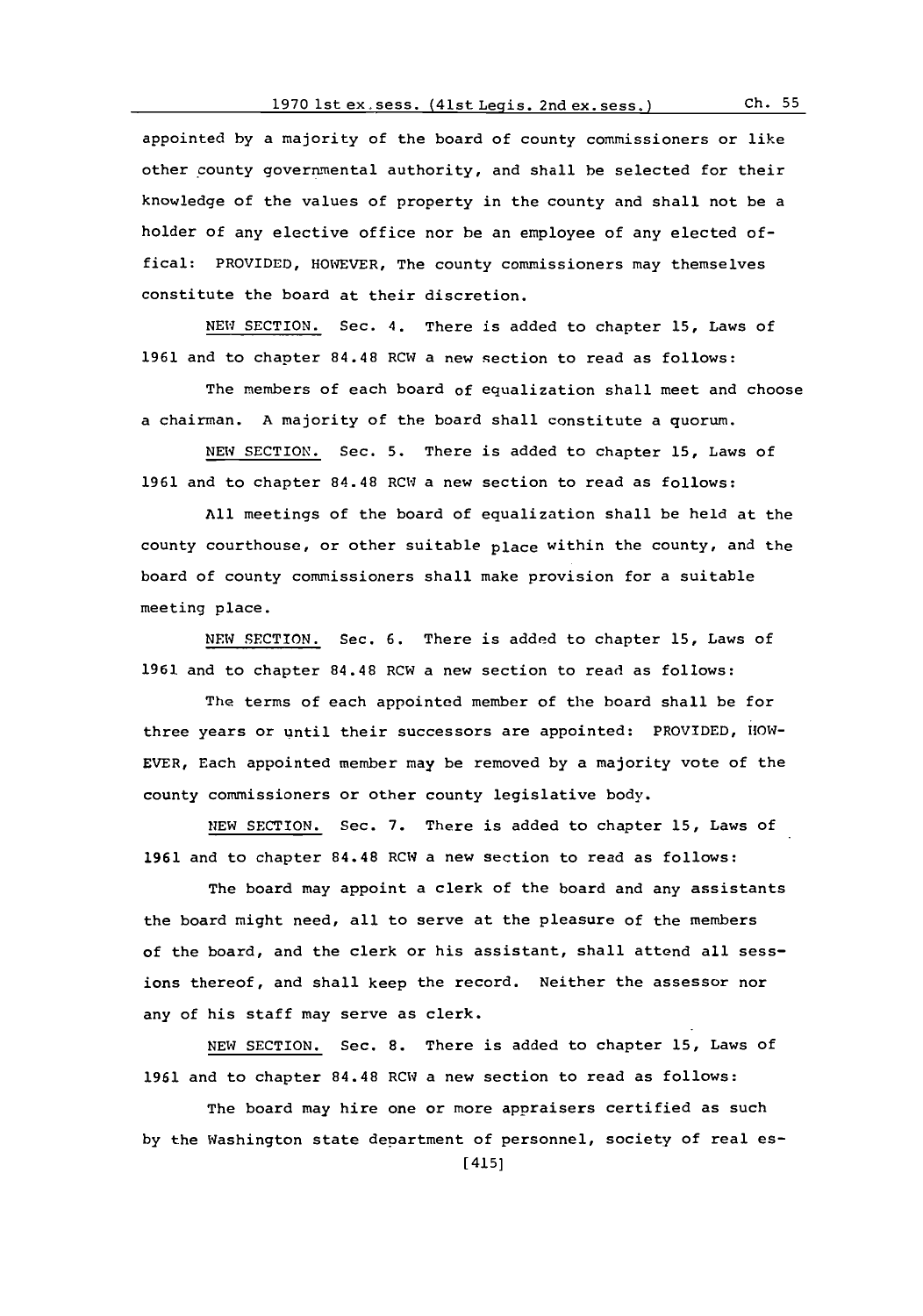### **Ch. 55 1970** lst ex. sess. (41st Legis. 2nd ex. sess.)

tate appraisers, American institute of real estate appraisers, or international association of assessing officers, and not otherwise employed **by** the county, and other necessary personnel for the purpose of aiding the board and carrying out its functions and duties. In addition, the boards of the various counties may make reciprocal arrangements for the exchange of the appraisers with other counties. Such appraisers need not be residents of the county.

**NEW** SECTION. Sec. **9.** There is added to chapter **15,** Laws of 1961 and to chapter 84.48 RCW a new section to read as follows:

The county commissioners may provide an adequate annual budget and funds for operation and needs of the board of equalization, including, but not limited to the costs and expenses of the board, such as the meeting place, the necessary equipment and facilities, materials, the salaries of the clerk of the board and his assistants, the expenses of the members of the board during the sessions, travel, in-service training, and payment of salaries of all such employees hired **by** the board, to facilitate its work.

**NEW** SECTION. Sec. **10.** There is added to chapter **15,** Laws of **1961** and to chapter 84.48 ROW a new section to read as follows:

The prosecuting attorney of each county shall serve as legal advisor to the board of equalization.

**NEW** SECTION. Sec. **11.** -There is added to chapter **15,** Laws of **1961** and to chapter 84.48 ROW a new section to read as follows:

The department of revenue shall establish a school for the training of members of the several boards of equalization throughout the state. Sessions of such schools shall, so far as practicable, be held in each district of the county commissioners' association. Every member of the board of equalization of each county may attend such school within one year following appointment or reappointment.

NEW SECTION. Sec. 12. There is added to chapter 15, Laws of **1961** and to chapter 84.48 ROW a new section to read as follows:

The department of revenue shall provide a manual for the operation procedures of the several boards of equalization so that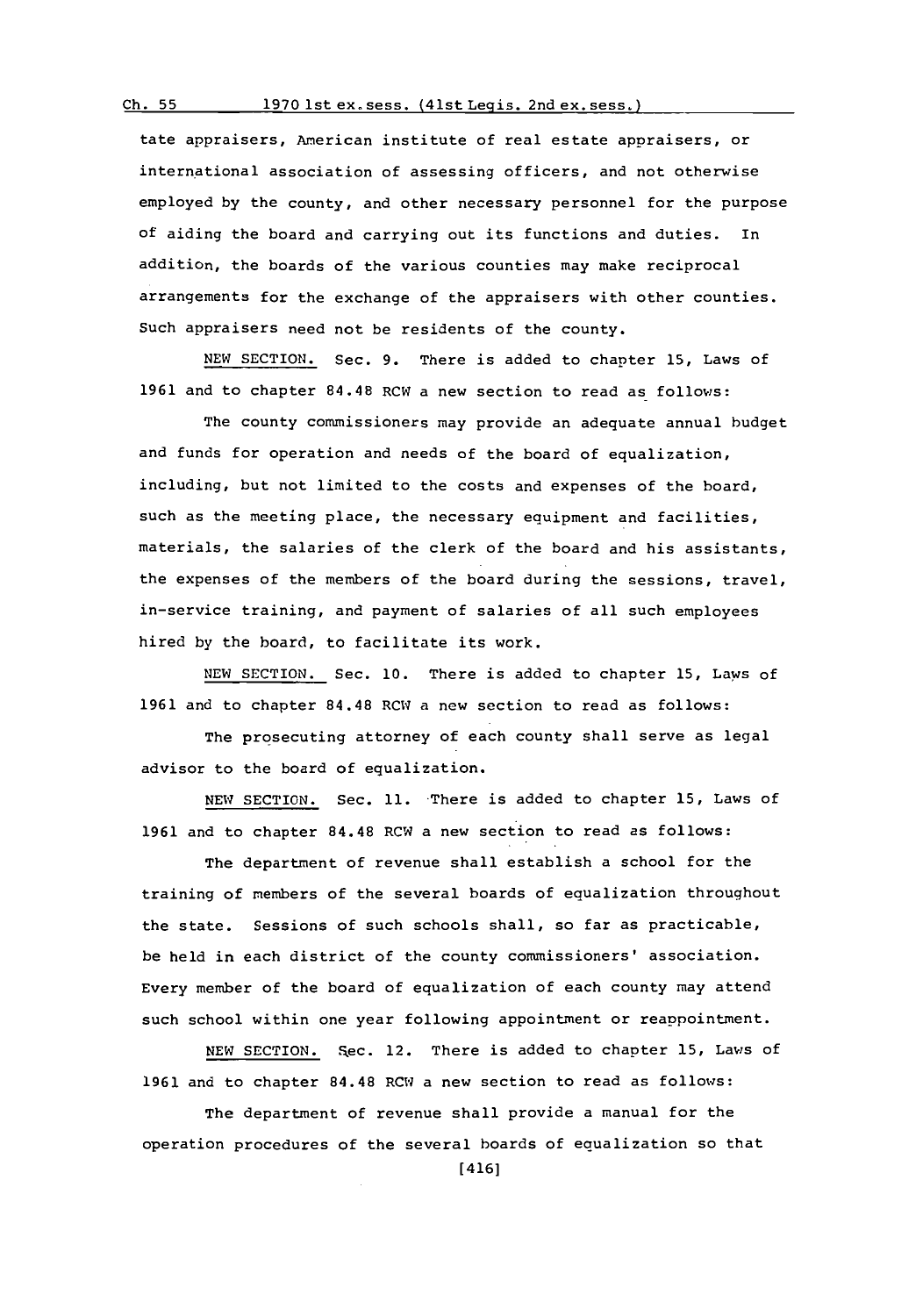#### **1970** ist **ex.** sess. (4lSt Leqis. 2nd ex. sess.) **Ch. 55**

uniformity of assessment may be obtained throughout the state, and the several hoards of equalization shall follow such manual in all of its operations and procedures.

Sec. **13.** Section 84.56.400, chapter **15,** Laws of **1961,** as last amended **by** section 2, chapter **93,** Laws of **1965** and ROW1 84.56.400 are each amended to read as follows:

The county treasurer shall also make and file with the county board of equalization a record, setting forth the facts relating to such manifest errors in description, double assessments, clerical errors in extending the rolls, and such manifest errors in the listing of property which do not involve a revaluation of property, such as the assessment of property exempted **by** law from taxation or the failure to deduct the exemption allowed **by** law to the head of a family, as shall come to his attention after the rolls have been turned over to him for collection. The said record shall also set forth **by** legal description all property belonging exclusively to the state, any county or any municipal corporation whose property is exempt from taxation, upon which there remains, according to the tax roll, any unpaid taxes.

The county board of equalization at its meeting in June shall consider such matters as appear in the record filed with it **by** the county treasurer, and shall only correct such matters as are set forth in such record, but it shall have no power to change or alter the assessment of any person, or change the aggregate value of the taxable property of the county, except insofar as it is necessary to correct the errors hereinbefore mentioned: PROVIDED, That the board shall cancel all unpaid taxes upon property which belongs exclusively to the state, any county or municipal corporation. The board shall make findings of the facts upon which it bases its decision on all matters submitted to it, and when so made the assessment and levy shall have the same force as if made in the first instance, and the county treasurer shall proceed to collect the taxes due on the rolls as modified.

(417]